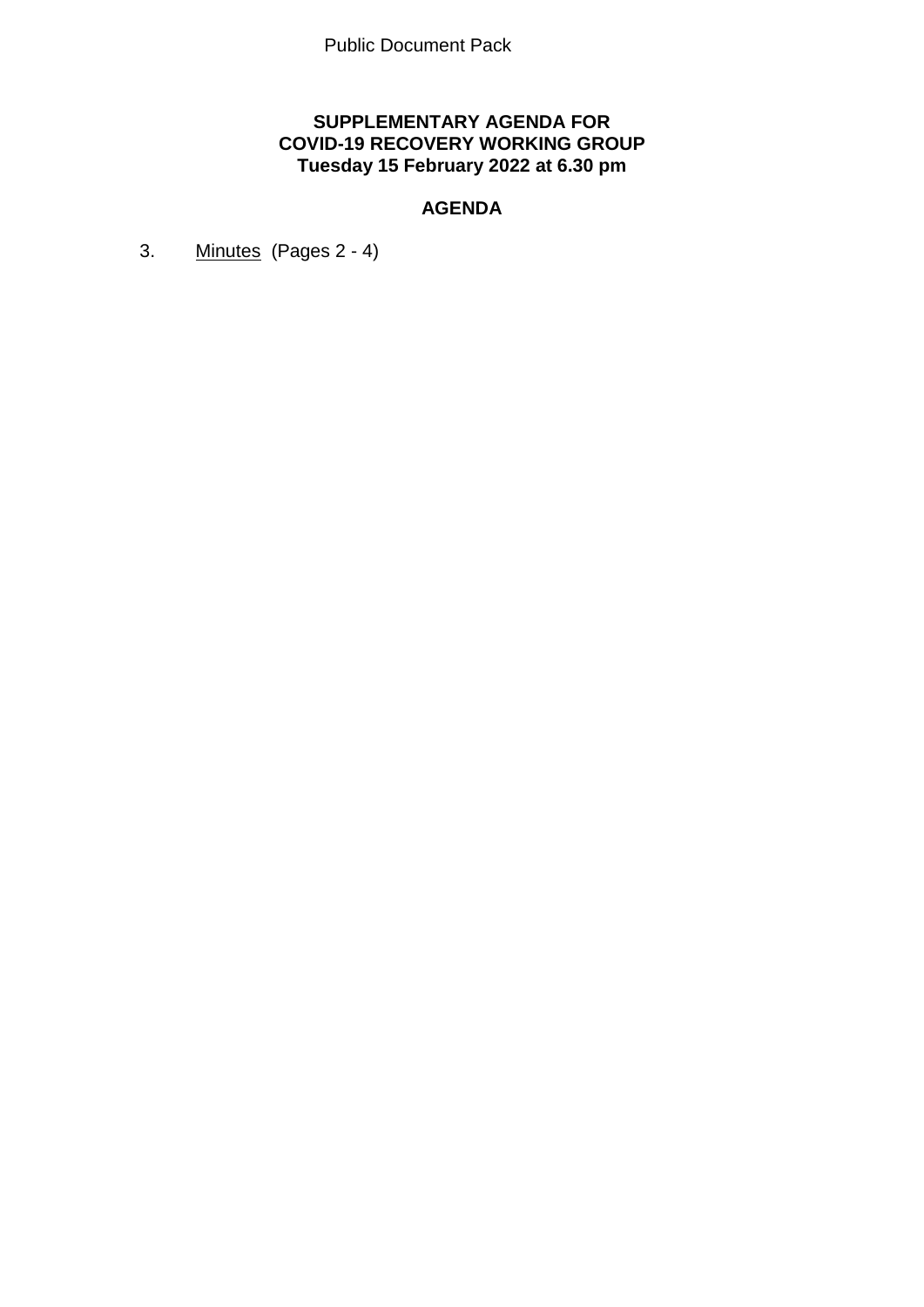#### **MINUTES OF THE COVID-19 RECOVERY WORKING GROUP HELD ON**

9 November 2021 6.30 - 7.37 pm

# **PRESENT**

#### **Committee Members**

Councillor Joel Charles (Chair) Councillor Russell Perrin (Vice-Chair) Councillor Simon Carter Councillor Tony Durcan Councillor Tony Edwards

#### **Officers**

Andrew Bramidge, Director of Strategic Growth and Regeneration Hannah Criddle, Governance Support Officer Simon Freeman, Deputy to the Chief Executive and Director of Finance Jane Greer, Director of Communities and Environment

# 8. **APPOINTMENT OF CHAIR**

Proposed by Councillor Russell Perrin (seconded by Councillor Simon Carter) it was:

**RESOLVED** that Councillor Joel Charles be appointed as Chair of the Covid-19 Recovery Working Group.

Proposed by Councillor Joel Charles (seconded by Councillor Simon Carter) it was:

**RESOLVED** that Councillor Russell Perrin be appointed as Vice-Chair of the Covid-19 Recovery Working Group.

#### 9. **APOLOGIES FOR ABSENCE**

Apologies for absence were received from Councillor Maggie Hulcoop.

#### 10. **DECLARATIONS OF INTEREST**

None.

#### 11. **MINUTES**

**RESOLVED** that the minutes of the meeting on 29 June 2021 were agreed as a correct record and signed by the Chair.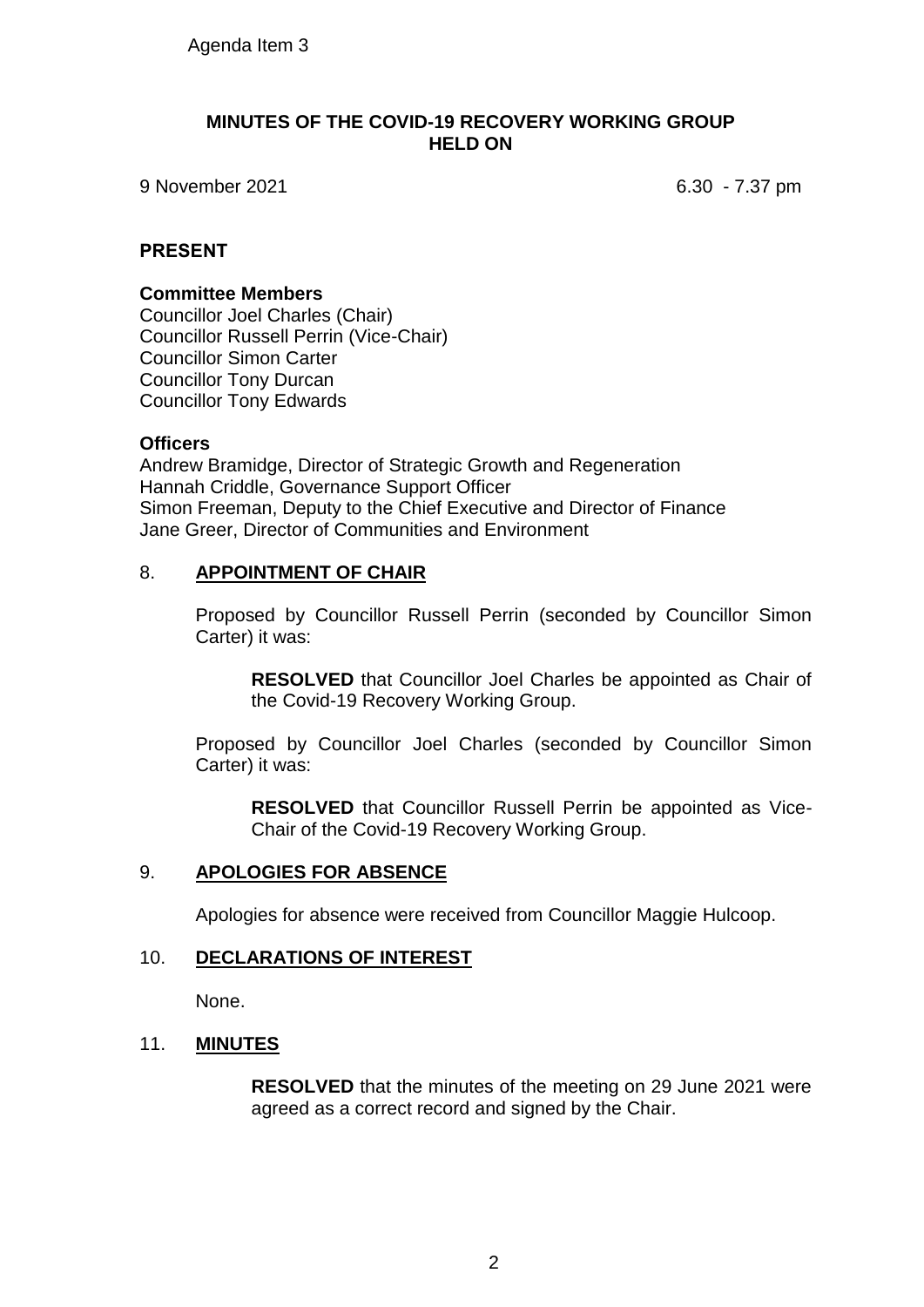# 12. **MATTERS ARISING**

Councillor Edwards raised a question on the frequency of the Working Group meetings. Councillor Charles advised that the current meeting arrangements would continue to be reviewed and, if it was felt necessary, meeting frequency would be increased. Councillor Charles noted that the infection levels in the town were not showing a sustained increase that matched the trajectory under lockdown, but the Council continues to monitor the numbers carefully.

# 13. **UPDATE ON COVID-19 POSITION**

Andrew Bramidge, Director of Strategic Growth and Regeneration, noted that the weekly briefing note had been circulated to Members today. He noted that there had been a fall in infection rates over the past ten days. Andrew Bramidge went on to say that infection rates were now spread more evenly across the different age groups. He also noted that Harlow had some of the highest infection rates in Essex and vaccination levels in the town were not in line with neighbouring authorities.

Andrew Bramidge agreed to produce data comparisons across other East of England areas as part of the weekly briefings.

Councillor Charles advised that the Council would continue to proactively push out positive communications about the booster jab campaign and would continue to work with the West Essex CCG to focus on trying to reach the harder to contact adult groups in the town.

Councillor Edwards asked whether the Council had any data on the economic impact of Covid-19 on local businesses. Councillor Charles confirmed that a virtual business forum would be held shortly and noted that the forum allowed for a two-way conversation with local employers.

#### 14. **COMMUNITY RESILIENCE STRATEGY**

Councillor Charles advised the Working Group that the draft Community Resilience Strategy had gone live for consultation this week. He noted that the strategy had five key pillars. Councillor Edwards suggested that a further pillar around "economic inequality" or "financial stability" be added and also suggested that base line data be agreed for comparison purposes. Councillor Charles advised that the Council was awaiting the Essex Joint Strategic Needs Assessment (JSNA) data to help inform the Council's future approach, but would in the interim be able to share emerging evidence from the new Community Hub and agreed for the detail to be included in the weekly briefings.

Councillor Carter suggested that a public consultation meeting be held as not everyone has access to the internet. Councillor Edwards also suggested that the consultation needed to be in plain English. Councillor Charles confirmed that the Community Engagement Strategy (including